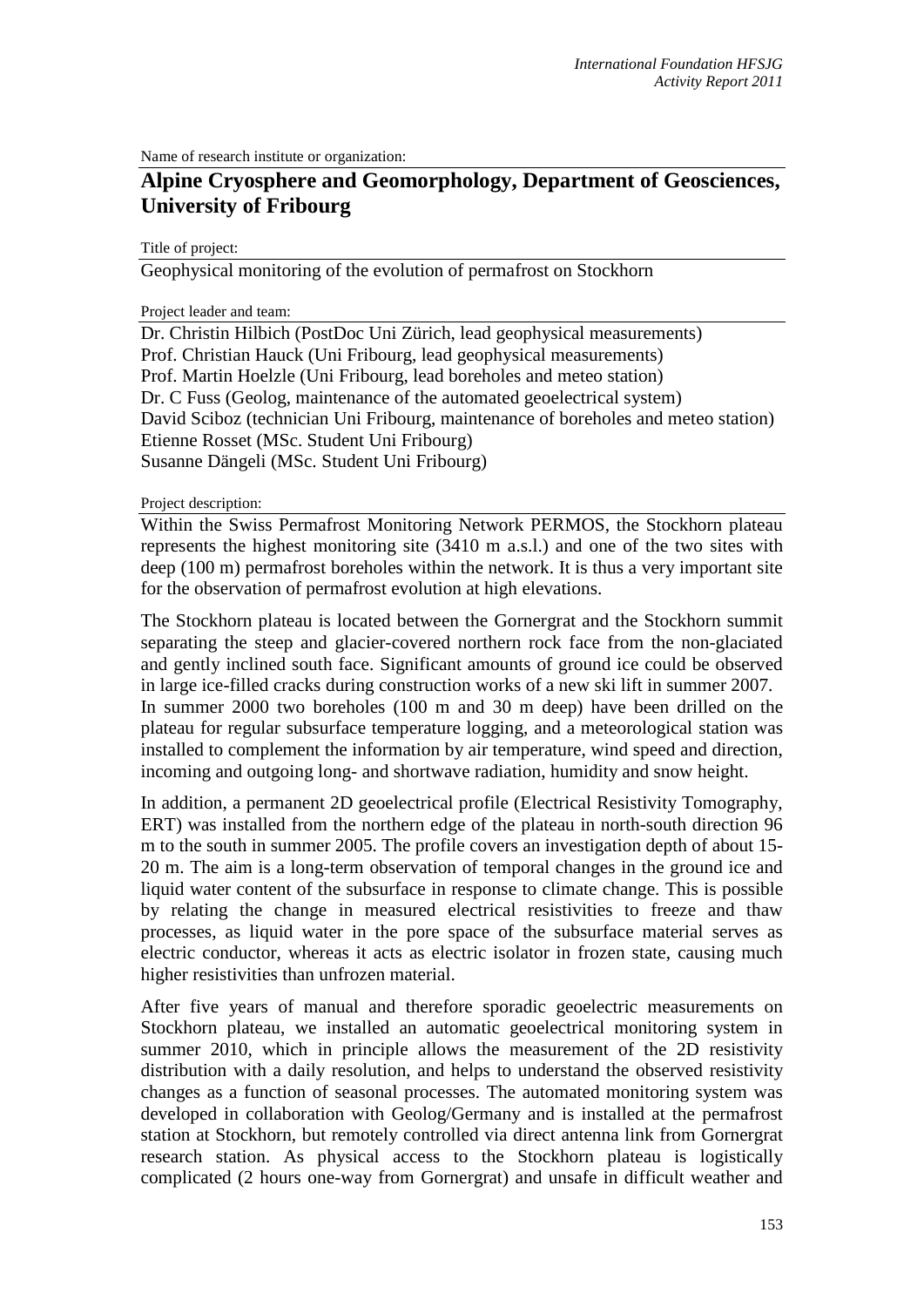snow conditions, the remote access via Gornergrat greatly facilitates system tests and the operational monitoring.

After installation and set up of the new instrument in summer/autumn 2010 first test series were finished 2011. These tests showed satisfying results regarding the new geoelectrical system, however, the remote control was – and still is - severely affected through electromagnetic interference from a still unknown source. Extensive tests and surveys among the institutions utilizing the surrounding antennae systems on Gornergrat could not yet identify the source of interference. Further tests are currently in progress aiming at the improvement of the signal strength of the antennae. However, this problem strongly retarded the beginning of the operational automatic geoelectrical monitoring on Stockhorn plateau.

In addition to the (intended) remotely controlled geoelectrical measurements, seismic and further geoelectrical validation measurements were conducted in summer 2011 on Stockhorn plateau. Figure 1 shows the resulting inversion models illustrating the electrical resistivity distribution along a 120m transect with the 100m permafrost borehole at its centre. Together with the seismic P-wave velocity results these data can be combined within the so-called 4-phase model (Hauck et al. 2008) to estimate the ice and liquid water contents of the subsurface. This work is currently in progress within a master thesis at the Department of Geosciences of the University of Fribourg (S. Dängeli).

In a second (completed) master thesis E. Rosset used the first geoelectrical monitoring data from Stockhorn to develop an automated and site-independent data filter for A-ERT measurements. The filter automatically detects probable measurement errors by analyzing the spatial resistivity distribution, the absolute values of the electrical raw data as well as the statistical properties of the data set. This new filter routine which was specifically developed for the new A-ERT system will be presented in a scientific paper which is currently in preparation for Annals of Glaciology.



*Figure 1. ERT inversion model along the Stockhorn plateau (W to E) showing specific electrical resistivity in a 2-dimensional cross-section. High resistivity values (blue) correspond to higher ice contents within a more-weathered surface layer, reduced resistivities (green/yellow) correspond to low-porosity but still frozen bedrock below.*

## Key words:

Permafrost, electrical resistivity, seismic P-wave velocity, freeze/thaw processes, automated electrical resistivity monitoring (A-ERT)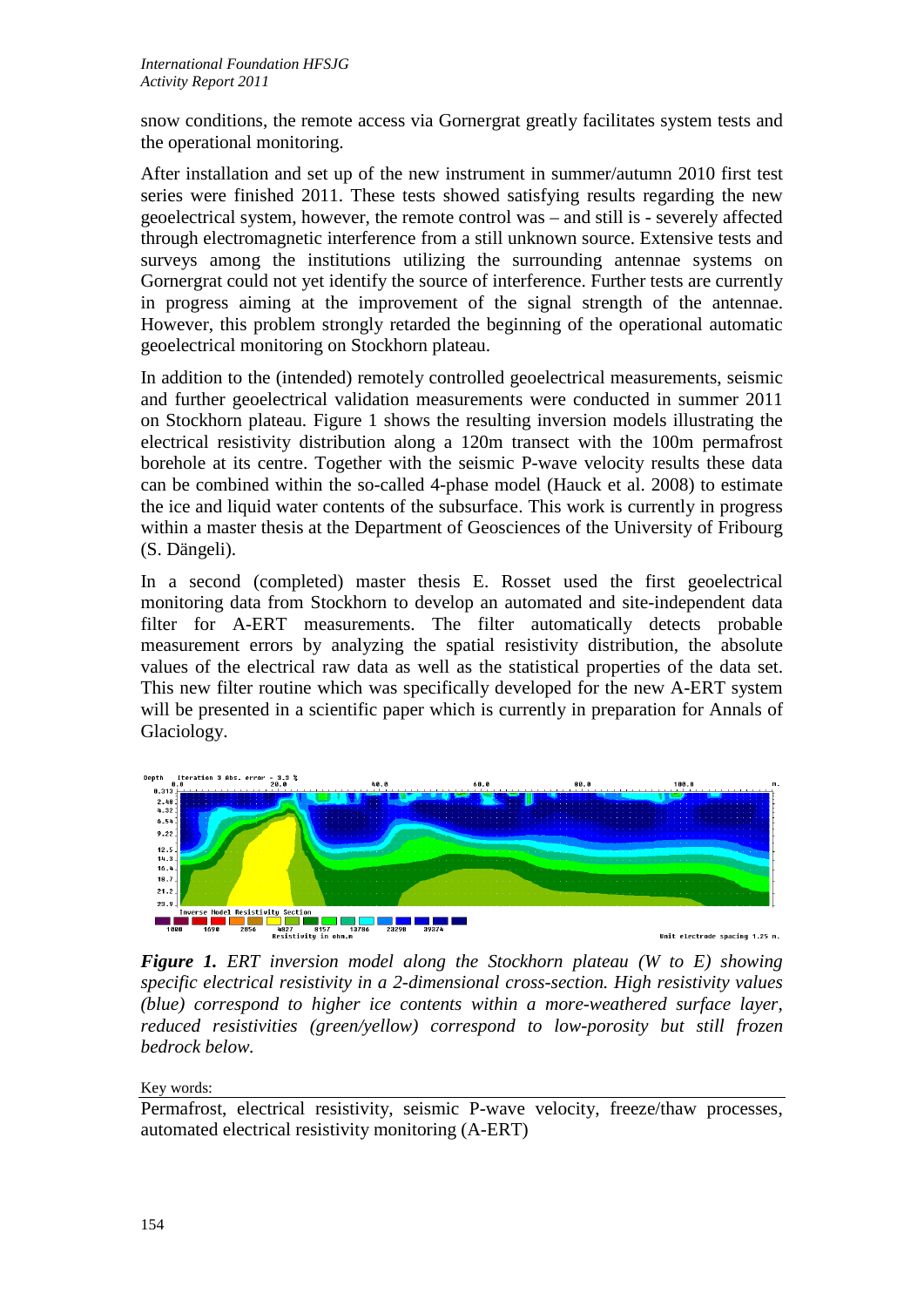Internet data bases:

#### [www.permos.ch;](http://www.permos.ch/)

Collaborating partners/networks:

Permafrost Monitoring Switzerland [\(www.permos.ch\)](http://www.permos.ch/) FNS-Sinergia project TEMPS [\(http://www.unifr.ch/geoscience/geographie/acag/doku.php?id=projects:temps\)](http://www.unifr.ch/geoscience/geographie/acag/doku.php?id=projects:temps)

Scientific publications and public outreach 2011:

#### **Peer-reviewed papers**

Hauck, C., Bach, M., Hilbich, C. 2008. A 4-phase model to quantify subsurface ice and water content in permafrost regions based on geophysical data sets. Proceedings Ninth International Conference on Permafrost, Fairbanks, Vol. 1, Kane D.L. and Hinkel K.M. (eds), Institute of Northern Engineering, University of Alaska Fairbanks, 675-680.

Hauck, C., Böttcher, M. and Maurer, H. 2011. A new model for estimating subsurface ice content based on combined electrical and seismic data sets. The Cryosphere, 5, 453–468.

Hilbich, C., Fuss, C., Hauck, C. 2011. Automated time-lapse ERT for improved process analysis and monitoring of frozen ground, Permafrost and Periglacial Processes 22(4), 306-319, DOI: 10.1002/ppp.732.

# **Data books and reports**

PERMOS 2010. Permafrost in Switzerland 2006/2007 and 2007/2008. Noetzli, J. and Vonder Mühll, D. (eds.), Glaciological Report (Permafrost) No. 8/9 of the Cryospheric Commission of the Swiss Academy of Sciences, 68 pp, 2010.

## **Theses**

Rosset, E, Automatic filtering of ERT monitoring data in mountain permafrost: Filter development and quality control. MSc thesis, Department of Geosciences, University of Fribourg, 2012.

Address: University of Fribourg Department of Geosciences Chemin du Musée 4 CH-1700 Fribourg

Contacts:

Christian Hauck Tel.: +41 26 300 9011 Fax: +41 26 300 9746 e-mail: christian.hauck@unifr.ch URL: [http://www.unifr.ch/geoscience/geographie/dokuwiki/doku.php?id=staff:hauck.christi](http://www.unifr.ch/geoscience/geographie/dokuwiki/doku.php?id=staff:hauck.christian) [an](http://www.unifr.ch/geoscience/geographie/dokuwiki/doku.php?id=staff:hauck.christian)

Christin Hilbich Tel.: +41 63 55 224 Fax: +41 63 56 841